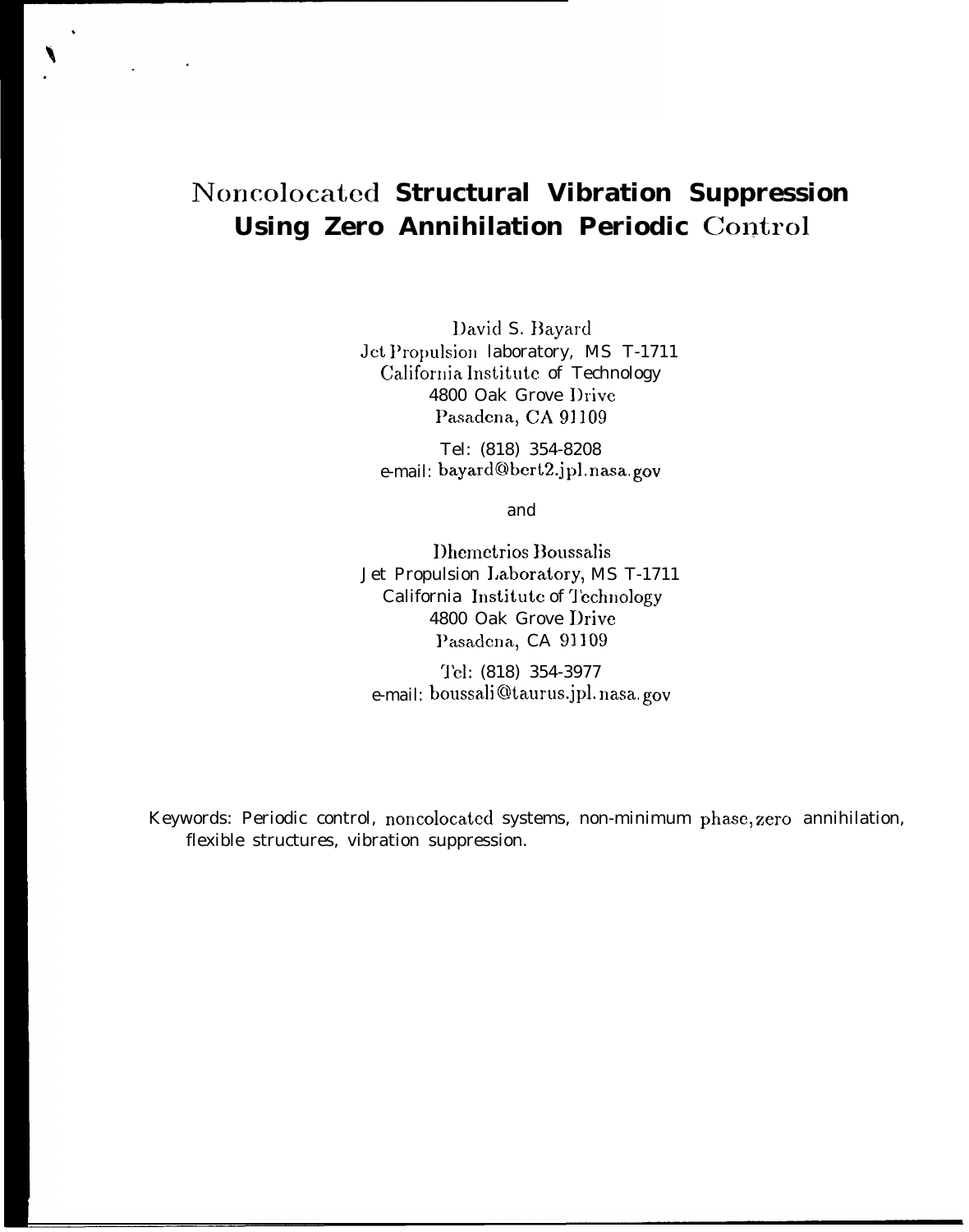## NO NCOLOCATED STRUCTU RAL VIBRATION SUPPRESSION USING ZE RO ANNIHILATION PERIODIC CONTROL

David S. Bayard and Dhemetrios Boussalis Jet Propulsion Laboratory California Institute of Technology 4S00 Oak Grove Drive Pasadena, CA 91109

# **ABSTRACT**

The Zero Annihilation Periodic (ZAP) controller is applied to the problem of vibration control of a noncolocated flexible structure. 1 t is shown that even though the transfer function is nonminimum-phase, a plant inverse controller can be designed which elicits a deadbeat closed-loop response. The transfer function under investigation arises from a noncolocated actuator/sensor configuration used on the ASTREX flexible structure at USAF/Phillips Laboratory. Several simulation examples are given to demonstrate the ZAP control method. As expected from the theory, the closed-loop response is deadbeat, and the vibrations are damped instantaneously.

## 1. 1NTROHUCT'10N

The Zero Annihilation Periodic (ZAP) control law was introduced in Bayard [3] [4] [5] for controlling nonminimum phase systems using stable plant inversion. The general approach is based On the notion of a mathematical '(lifting" in which a serial-to-parallel conversion is performed on the plant input and output signals, and mappings arc considered bet ween the vectorized quantities. Bayard's lifting [5] is a generalization of Lozano's lifting [10] to the extended horizon case. The generalization to the extended horizon case is crucial for control gain reduction in order to allow practical implementations of the approach.

A key property of the above liftings which makes them so useful is that the transmission zeros of the lifted plant arc annihilated (i.e., placed to the origin). This zero- annihilation (2A) property allows the lifted plant to be stably inverted using standard control methods. This result is important to many areas of control, communications, and signal processing where a stable plant inverse is often desired but not possible due to nonminimum-phase restrictions.

In the present paper, the extended horizon ZAP controller is applied to the problem of vibration control of a nonminimum-phase transfer function. The transfer function arises from a noncolocated actuator/sensor configuration used on the ASTREX facility at the USAF/Phillips Laboratory, Edwards Air Force Base [1 I]. Several simulation examples arc given to demonstrate the ZAP control method. As expected from the theory, the closed-loop response is deadbeat, and the vibrations are damped instantaneously.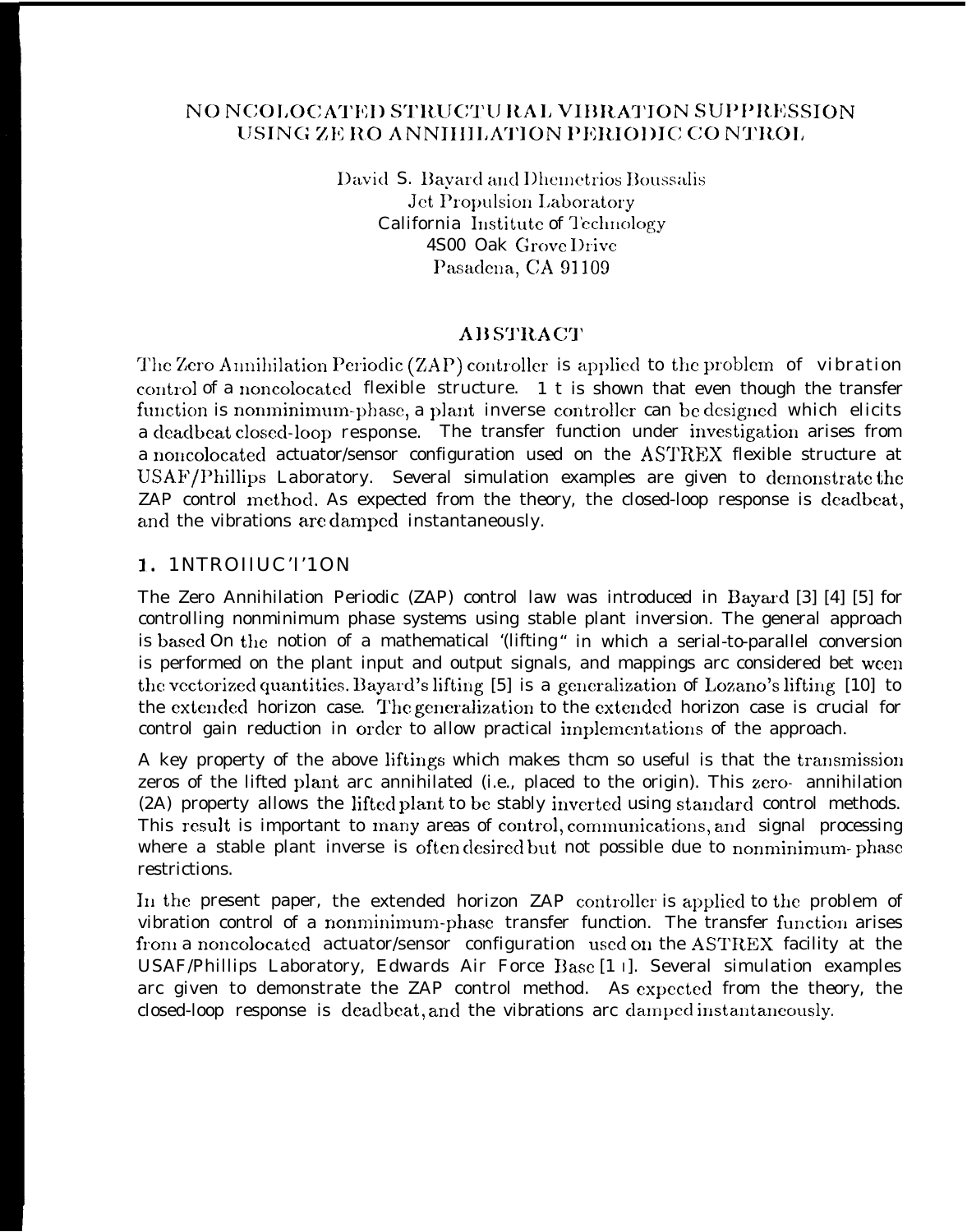### '2. BACKGROUND ANI) NOTATION

Consider the input/output model,

$$
\mathcal{A}(z^{-1})y_{\ell} = \mathcal{B}(z^{-1})u_{\ell} \tag{2.1a}
$$

$$
\mathcal{A}(z^{-1}) = 1 + \sum_{i=1}^{n} a_i z^{-i}; \quad \mathcal{B}(z^{-1}) = \sum_{i=1}^{n} b_i z^{-i}
$$
 (2.1b)

where polynomials **A** and B are assumed to be relatively prime. It is assumed that  $b_1 \neq 0$ , so that the polynomial B can be factored uniquely into the form  $B(z^{-1}) = z^{-d} b_1 \overline{B(z^{-1})}$ where  $\tilde{\mathcal{B}}(z^{-1})$  is monic and  $d = 1$  is the plant delay. It is desired to transform (2.1) into the Block Multirate Input/Output form of Albertos [I], for which it will be necessary to make the following assumptions,

A.1 The plant delay is known (and given by  $d = 1$ )

A.2 An upper bound  $\overline{n} > n$  is known on the plant order n

The choice  $d = 1$  in assumption A.1 is for convenience only and is not a fundamental restriction. In the case that  $d \neq 1$ , knowledge of d ensures that all subsequent expressions can be appropriately modified without loss of generality.

Choose some horizon time  $N > \overline{n}$ . The system (2.1) is iterated to give the following system of linear equations,

$$
Y(k) = A_1 Y(k) + A_2 Y(k - 1) + \text{III} \quad U(k) + B_2 U(k - 1) \tag{2.2}
$$

where,

$$
Y(k) = \begin{bmatrix} y_{kN+1} \\ y_{kN+2} \\ \vdots \\ y_{kN+N} \end{bmatrix}; \quad U(k) = \begin{bmatrix} u_{kN} \\ u_{kN+1} \\ \vdots \\ u_{kN+N-1} \end{bmatrix}
$$
(2.3)

 $A_1$  = lower triangular Toeplitz, with first column  $[0, -a_1, \ldots, -a_n, 0, \ldots, 0]^T$ A<sub>2</sub>= upper triangular Toeplitz, with first row [0, . ... 0,  $-a_n$ , . . . . -  $-a_1$ ]  $B_1 = lower$  triangular-Toeplitz, with first column  $[b_1, b_2, \ldots, b_n, 0, \ldots, 0]^T$  $B_2$  = upper triangular Toeplitz, with first row [0, ..., 0,  $b_n$ , ...,  $b_2$ ]

It is convenient to combine terms involving  $Y(k)$  in (2.2) and rearrange to give the following input/output characterization,

 $Block Multirate \ Input/Output \ (BMIO) \ Representation$ 

$$
Y(k) = AY(k - 1) + HU(k) + BU(k - 1)
$$
 (2.4)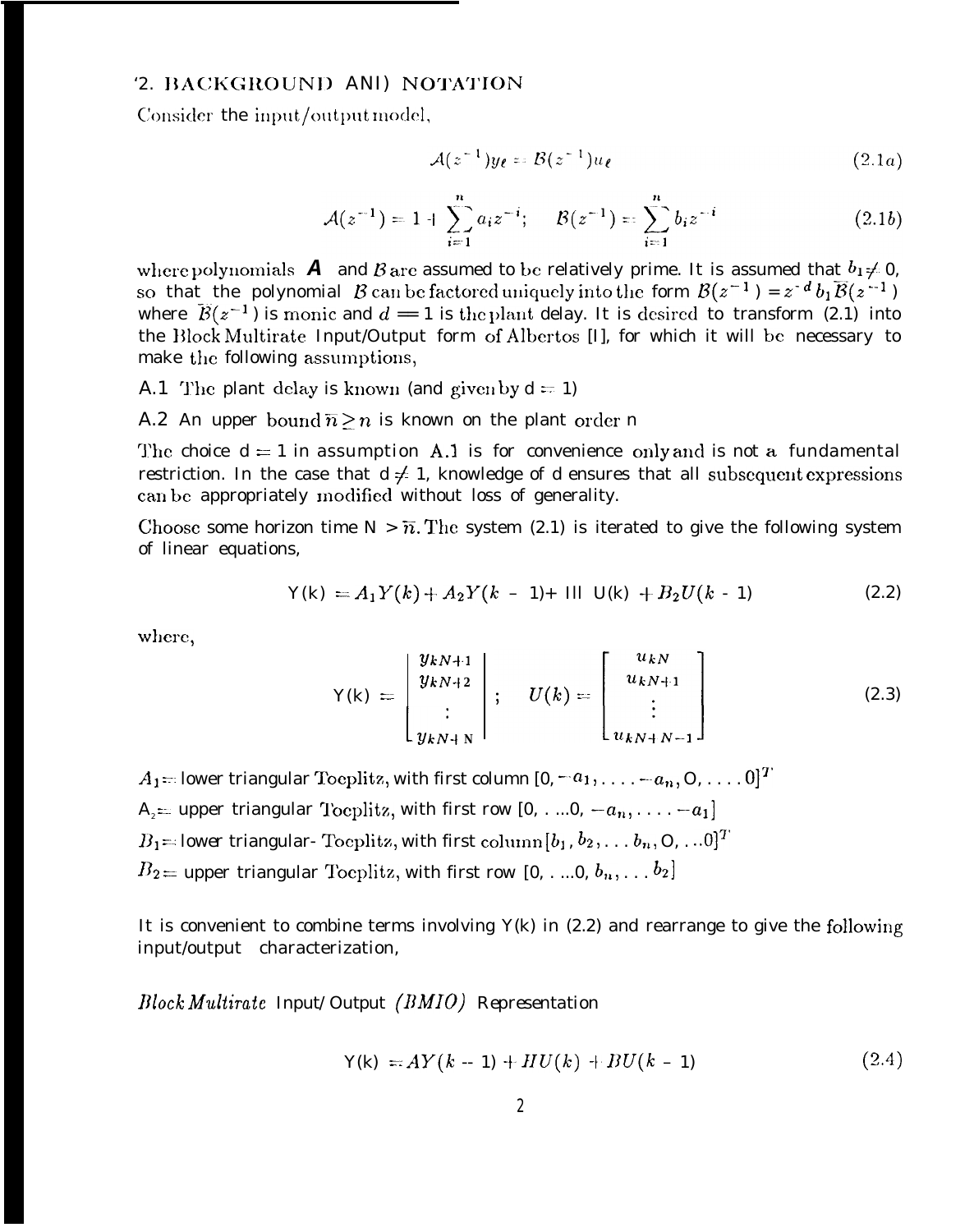where,

$$
A = (I - A_1)^{-1} A_2 \tag{2.5a}
$$

$$
H = (I - A_1)^{-1} B_1 \tag{2.5b}
$$

$$
B = (I - A_1)^{-1} B_2 \tag{2.5c}
$$

Several advantages anti-properties of the BMIO representation are discussed in Albertos [1]. It is noted that since  $A_1$  is lower triangular with zeros on the diagonal, the quantity  $(I - A_1)$  is always invertible. Hence the quantities in (2.5) always exist, and the BMIO model  $(2.4)$  is a first order vector ARX process which is equivalent to the original system (2.1). It is emphasized that only assumptions A. 1 and A.2 were required to put the plant into the desired BMIO form.

Polynomial A is divided into B to give impulse response sequence  $\{h_i\}$ ,

$$
\frac{\mathcal{B}(z^{-1})}{\mathcal{A}(z^{-1})} = \sum_{i=1}^{\infty} h_i z^{-i}
$$
 (2.6)

The quantities hi are referred to as Markov parameters. The impulse response sequence  $\{h_i\}$  is not assumed to be convergent (i.e., the system may be unstable). Using the Toeplitz structure of  $A_1$  and  $B_1$  and relation (2.6), it can be shown [1] [3] that the matrix  $H$ in (2.4) (2.5b) can be written in terms of the Markov parameters as,

$$
H = \begin{bmatrix} h_1 & 0 & \cdots & 0 \\ h_2 & h_1 & \ddots & \vdots \\ \vdots & \ddots & \ddots & 0 \\ h_N & \cdots & h_2 & h_1 \end{bmatrix}
$$
 (2.7)

This is the desired expression for H, i.e.,

 $H =$ lower triangular Toeplitz, with first column $[h_1, h_{\nu}, \ldots, h_N]^T$ 

Since the delay is unity by assumption (i.e.,  $d = 1$ ), the matrix *H* has a nonzero diagonal (*i.e.*,  $h_1 \neq 0$ ), and is always invertible.

#### 3. GENERALIZED LIFTINGS

In this section, a class of generalized liftings will be defined from the BM10 plant representation  $(2.4)$ .

Some new notation is required at this point. In general, consider some vector  $V \in \mathbb{R}^N$ . Then a partial horizon vector  $V_3 = SV$  is defined where  $S \in R^{\sigma \times N}$  is a selection matrix which selects  $\sigma \leq N$  components of V for inclusion in  $V_s \in R^{\sigma}$ . For this purpose, S will be a matrix of O's and 1's with a a single "l" in every row, and a single "l" in only  $\sigma$  of its N columns.

As indicated by the expression  $V_s = SV$ , the subscript '(s" will be used throughout to denote quantities which are constructed from "selected" elements of their unsubscripted counterparts.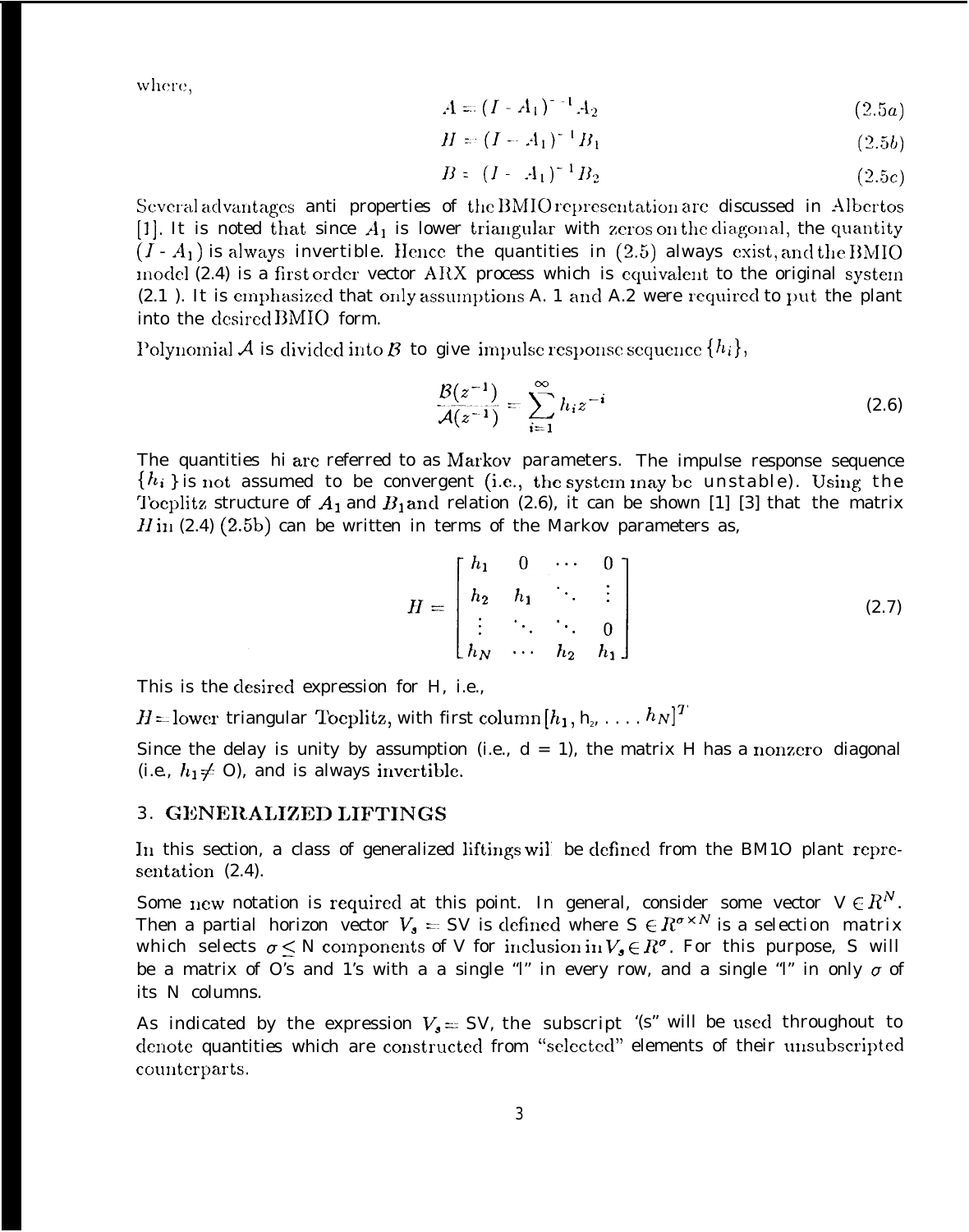The selection matrix S defined above can also be thought of  $\alpha s$  being specified uniquely by a 0, 1 window vector  $\rho = [\rho_1, \ldots, \rho_N]$  whose ent ries are,

$$
\rho_i = \begin{cases} 1 & \text{if } i \text{th entry of } V \text{ is included in } V_s \\ 0 & \text{otherwise} \end{cases}
$$

The number of "1 'S" in  $\rho$  is defined as  $\sigma$ . Note that if the elements of  $\rho$  were to be plotted versus their index, a O, 1 "window" is formed over the N-step horizon, depicting which  $\sigma$ components of V arc to be included in  $V_3$ . The construction of S from  $\rho$  in this manner defines a one-to-one mapping  $S = W(p)$  which will be convenient notation in the paper.

As an example, consider the plot shown in Fig. 1 for an input window  $\rho_u$  and an output window  $\rho_y$ . The construction of selection matrices  $S_u$  and  $S_y$  corresponding to the windows  $\rho_u$  and  $\rho_y$  in Fig. 1, is shown in the example below.

**Example 1** Consider the case in Fig. 1 where N = 6, and  $\rho_y = [0, 0, 1, 1, 1, 0], \rho_y =$  $[0,1,1, 1,0,0]$ . Then,  $cr_{y} = \sigma_{u} = 3$ ,  $\rho_{y}^{c} = [1,1, 0,0,0, 1]$  (the *complementary* window to  $\rho_{y}$ ) and,

$$
S_u = \mathcal{W}(\rho_u) = \begin{bmatrix} 0 & 1 & 0 & 0 & 0 & 0 & 0 \\ 0 & 0 & 1 & 0 & 0 & 0 & 0 \\ 0 & 0 & 0 & 1 & 0 & 0 & 0 \\ 0 & 0 & 0 & 1 & 0 & 0 & 0 \end{bmatrix}
$$

$$
S_y = \mathcal{W}(\rho_y) = \begin{bmatrix} 0 & 0 & 1 & 0 & 0 & 0 & 0 \\ 0 & 0 & 0 & 1 & 0 & 0 & 0 \\ 0 & 0 & 0 & 0 & 1 & 0 & 0 \end{bmatrix}
$$

$$
S_y^c = \mathcal{W}(\rho_y^c) = \begin{bmatrix} 1 & 0 & 0 & 0 & 0 & 0 & 0 & 0 \\ 0 & 1 & 0 & 0 & 0 & 0 & 0 & 0 \\ 0 & 0 & 0 & 0 & 0 & 0 & 1 \end{bmatrix}
$$

Note that in the example, we have included the selection matrix  $S_y^c$  associated with the window  $\rho_y^c$  which is defined as the O-1 complement of window  $\rho_y$ . This complementary window will play an important role in the following discussion.

Using the above notation, the following partial horizon vectors will be used in the paper,

$$
Y_s(k) \stackrel{\Delta}{=} S_y Y(k); \quad S_y \stackrel{\Delta}{=} \mathcal{W}(\rho_y) \in R^{\sigma_y \times N}
$$
  

$$
U_s(k) \stackrel{\Delta}{=} S_u U(k); \quad S_u \stackrel{\Delta}{=} \mathcal{W}(\rho_u) \in R^{\sigma_u \times N}
$$
  

$$
Y_s^c(k) \stackrel{\Delta}{=} S_y^c Y(k); \quad S_y^c \stackrel{\Delta}{=} \mathcal{W}(\rho_y^c) \in R^{(N - \sigma_y) \times N}
$$

where  $\rho_y$  and  $\rho_u$  are specified O, 1 window vectors, and  $\rho_y^c$  is defined as the O, 1 complement of  $\rho_y$ . Intuitively,  $Y_s^c$  is a vector comprised of all elements of the vector Y which are not included in  $Y_{s}$ .

A general class liftings is now defined from the BMIO plant representation (2.4) by making the input nonzero only over a restricted portion of each horizon, and by measuring the output only over a restricted portion of each horizon. Specifically, the partial horizon input and outputs defined above are used in the  $BMO$  model (2.4) to give,

$$
\begin{bmatrix} Y(k) \\ U_s(k) \end{bmatrix} = \begin{bmatrix} A & BS_u^T \\ 0 & 0 \end{bmatrix} \begin{bmatrix} Y(k-1) \\ U_s(k-1) \end{bmatrix} + \begin{bmatrix} HS_u^T \\ I \end{bmatrix} U_s(k)
$$
(31)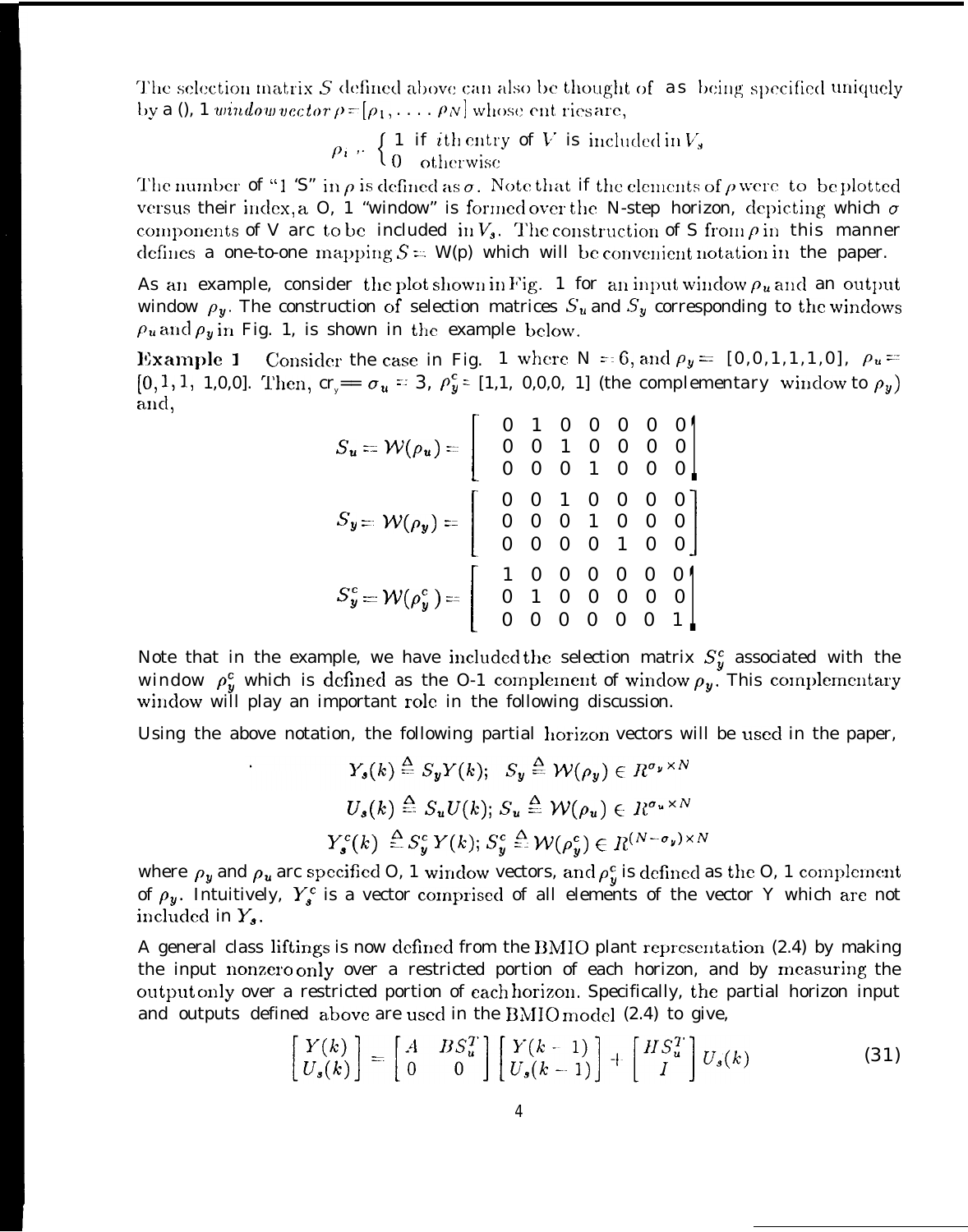$$
Y_s(k) = [S_y \quad 0] \begin{bmatrix} Y(k) \\ U_s(k) \end{bmatrix}
$$
 (3.2)

 $\left\langle \right\rangle$ 

It, is shown in [5] that the lifted plant  $(3.1)(3.2)$  can be transformed by similarity to the following more useful form,

Generalized Lifting System Model

$$
\begin{aligned}\n\begin{bmatrix}\nY_s(k) \\
Y_s^c(k) \\
U_s(k)\n\end{bmatrix} &= \begin{bmatrix}\nS_y A S_y^T & S_y A (S_y^c)^T & S_y B S_u^T & Y_s(k-1) \\
S_y^c A S_y^T & S_y^c A (S_y^c)^T & S_y^c B S_u^T & Y_s^c(k-1) \\
o & 0 & 0 & 0 \\
\end{bmatrix} \\
& + \begin{bmatrix}\nS_y H S_y^T & \\
S_y^c H S_u^T & U_s(k) \\
1 & 1\n\end{bmatrix}\n\end{aligned} \tag{3.3}
$$

The lifted system model (3.3) is depicted in the block diagram of Fig. 2. It is seen that  $Y_s$ and  $Y_s^c$  form two coupled subsystems which arc driven by a common input  $U_s$ . It is also noted that the transmission zeros of the transfer function from  $U_s(k)$  to  $Y_s(k)$  arc affected by the choice of windows p. and  $\rho_y$ . This is a kcy feature of the lifted system model which will be used to advantage in later developments.

It is noted that the liftings are defined uniquely by the choice of selection windows  $\rho_u$  and  $\rho_y$ . An important class of liftings will be defined in the next section.

## 4. EXTENDED HORIZON LIFTINGS

Consider the class of liftings defined by Bayard in [5],

Extended Horizon Liftings

$$
\rho_u = \overbrace{\{0, ..., 0\}}^{m} \overbrace{1, ..., 1}^{l}, \overbrace{1, ..., 1}^{n}, \overbrace{0, ..., 0}^{n}
$$
\n(4.1*a*)

$$
\rho_y = \rho \overbrace{0, \ldots \rho \rho} \overbrace{0, \ldots \rho, 0, \ldots, 0} \overbrace{1, \ldots, 1} \tag{4.1b}
$$

where  $\ell \geq 0$ ,  $m \geq o$ , and  $n > 0$  is the order of the irreducible plant (2.1). Note that the total horizon length is given by  $N = m + \ell + 2n$ . This is denoted as an extended horizon lifting because N is greater than  $2n$  where n is the order of the plant.

Remark 1 The Lozano lifting [10] corresponds to a lifting where the horizon length N is exactly 2n, and the lifted plant is square (i. e.,  $\sigma_u = cr_y$ ). In comparison, the Extended Horizon liftings allow  $N > 271$  where the extra degrees of freedom will be used to advantage.

**Remark 2** It is noted that if one chooses  $m > 0$  in (4.1), the first control action is not applied until  $m + 1$  sample times into the window. Hence, the extra  $7n * T$  seconds of free time can be used to perform computations (where T is the sampling interval). Since  $m$ can be chosen arbitrarily in this lifting, the dead time can be matched to the real-time computer requirements.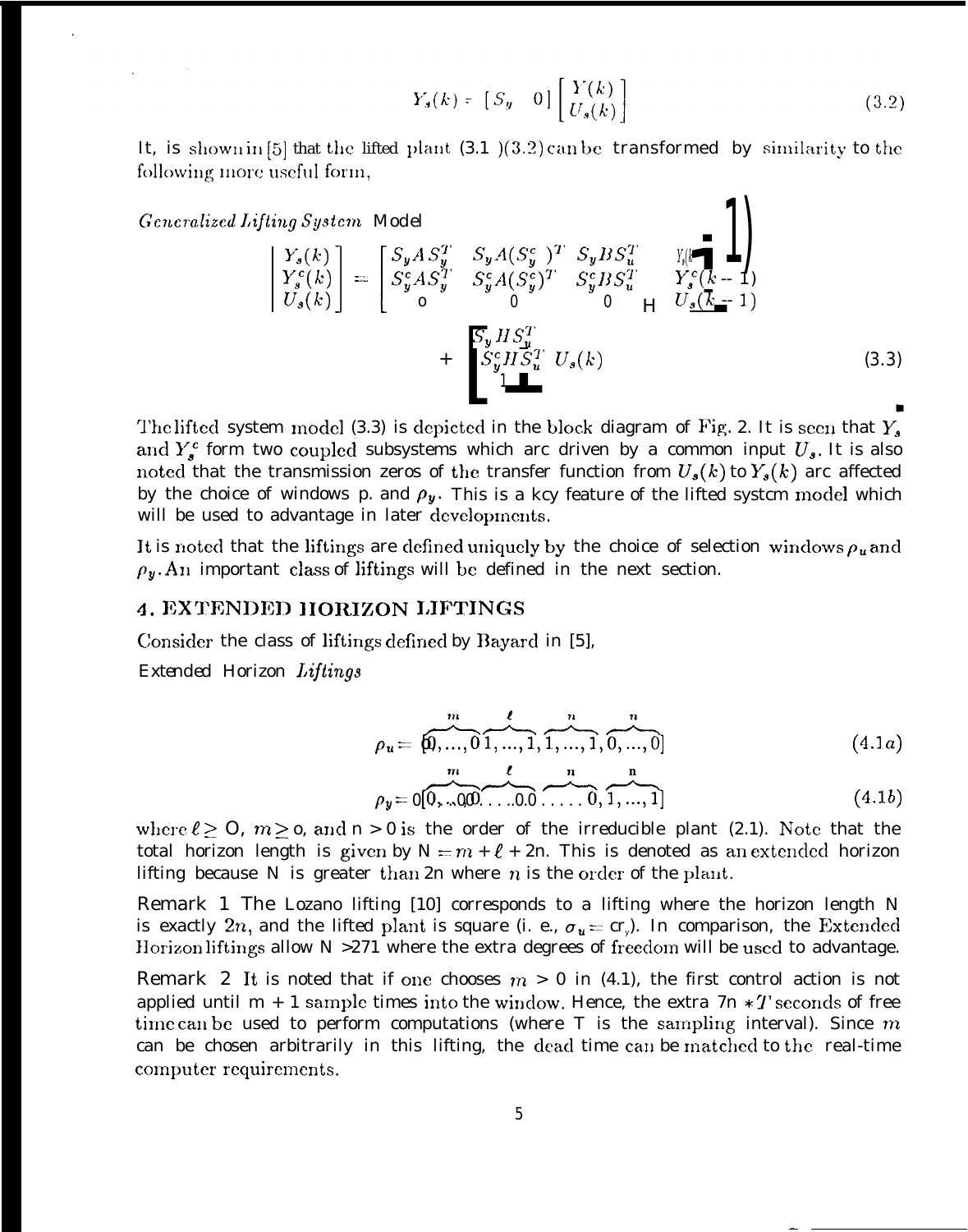**Remark** 3 If one chooses  $\ell > 0$  in (4.1), there are more control inputs than outputs in the lifted system (i. e.,  $\sigma_u > \sigma_y$ ). It will be seen that these extra degrees of freedom in the input can be used to advantage to minimize a quadratic control cost and hence reduce control gains significantly compared with the case  $\ell = 0$ .

It has been shown in Bayard [5] that the following conditions are satisfied by the extended horizon lifting  $(4.1)$ ,

 $Output$  Tracking  $(O 7')$  Condition

$$
H_s H_s^{\dagger} = I \tag{4.2}
$$

Zero Annihilation (2A) Conditions

$$
BS_u^T \t, 0 \t\t(4.3a)
$$

$$
A(S_y^c)^T = 0 \tag{4.31}
$$

Substituting the ZA conditions  $(4.3)$  into  $(3.3)$  gives the simplified system model, Extended Horizon Lifting System Model

$$
Y_s(k) = S_y AS_y^T Y_s(k-1) + H_s U_s(k)
$$
\n(4.4 CL)

$$
Y_s^c(k) = S_y^c A S_y^T Y_s(k-1) + S_y^c H S_u^T U_s(k)
$$
 (4.4b)

where "selected" matrix  $H_s$  is defined as,

$$
H_s = S_y H S_u^T \tag{4.5}
$$

Equivalently, under the ZA conditions the system shown in Fig. 2 simplifies to the system shown in Fig. 3. All of the key properties of the extended horizon lifting (4.1) can be understood by comparing Fig. 2 and Fig. 3, It is noted that  $Y_s^c$  no longer couples into the  $Y_s$  subsystem. Furthermore, the  $Y_s^c$  subsystem has become deadbeat i.e., all of the poles of the  $Y_s^c$  subsystem are at the origin. Most importantly, (assuming  $H_s$  is square), the transmission zeros of the transfer function from  $U_s(k)$  to Y.(k) have been annihilated (i. e., placed at the origin). If  $H_s$  is not square, the transmission zeros of the "squared down" transfer function from V (where  $U_s = H_s^{\dagger} V$ ) to  $Y_s$  are annihilated.

### 5. ZERO ANNIHILATION PERIODIC (ZAP) CONTROL

The placement of the transmission zeros to the origin by the extended horizon lifting  $(4.1)$ allows stable invertibility of the transfer function from  $U_s(k)$  to  $Y_s(k)$ . The ZAP control law which will be discussed next deadbeats the response  $Y_s(k)$  to follow the desired  $Y_d(k)$ , subject to the minimization of a quadratic control cost.

To derive the ZAP controller, define the output error as,

$$
E(k) = Y_d(k) - S_y Y(k) \tag{1.1}
$$

Substituting  $(2.4)$  into  $(4.1)$ , and using  $(3.2)$  and  $(3.12)$  gives,

$$
E(k) = -S_y A Y (k - 1) - H_s U_s(k) + Y_d(k)
$$
 (5.2)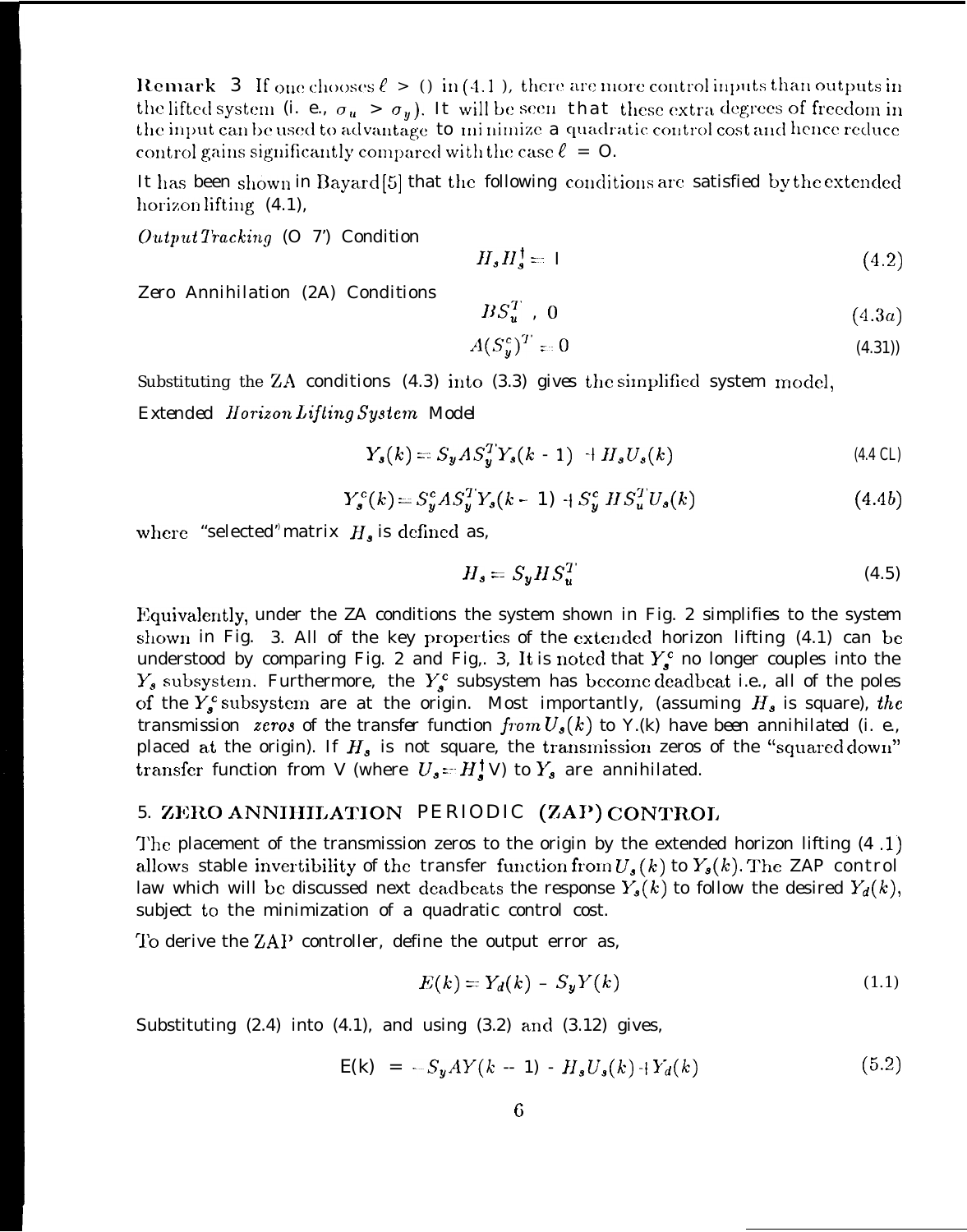$$
= -S_y A S_y^T Y_s (k-1) - H_s U_s (k) + Y_d (k) \tag{5.3}
$$

Consider the problem of forcing the error in  $(5.3)$  to zero in a single step, while minimizing a quadratic control cost penalty, i.e.,

$$
\min_{U_s(k)} U_s^T(k) U_s(k) \tag{5.4a}
$$

subject to

$$
E(k) = 0 \tag{5.4b}
$$

in light of the OT condition (4.2), this minimization problem can be solved uniquely to give the ZAP control,

Zero Annihilation Periodic (ZAP)Control Law

$$
U_s^{\circ}(k) = H_s^{\dagger} - S_y A S_y^T Y_s(k-1) + Y_d(k)
$$
\n(5.5)

$$
=K^{\circ}Y_{s}(k - 1) + L^{\circ}Y_{d}(k) \tag{5.6}
$$

where the corresponding feedback gains are defined as,

$$
K^{\circ} = -H_s^{\dagger} S_y A S_y^T \tag{5.7a}
$$

$$
L^* = H_s^{\dagger} \tag{5.7b}
$$

Here the superscript "o" "is chosen to emphasize the fact that the control nulls (i. e., deadbeats) the output, and superscript "†" denotes the Moore- Penrose pseudo-inverse (cf., 13arnett [2]).

For convenience the ZAP control law is summarized in the block diagram of Fig. 4. It is shown in Bayard [5] that the ZAP controller enjoys the following properties,

1. The quadratic control cost (5.4a) is minimized at each stage, subject to the deadbeat tracking constraint  $(5.4 \text{ b})$ ,

2. All closed-loop poles are at the origin (i.e., the closed-loop response is deadbeat), and hence  $Y_{s}(k)$  converges to  $Y_{d}(k)$  in a single step,

3. The closed-loop system is internally stable (e.g.,  $Y_s^c(k)$  remains bounded),

Remark 4 As mentioned earlier, the Lozano lifting corresponds to a case where  $N =$ 2n,  $\sigma_u = n$ ,  $sigma_y = n$ . However, in this case the lifted plant is square, and there are no surplus inputs to minimize the quadratic cost (5.4a) while satisfying the deadbeat condition (5.4 b). Hence, the control gains and input control torques associated with Lozano's approach tend to be significantly larger compared to the extended horizon case. For example, in the simulation study to follow, it will be seen that a square lifting leads to peak torques 4 orders of magnitude larger than the corresponding extended horizon lifting.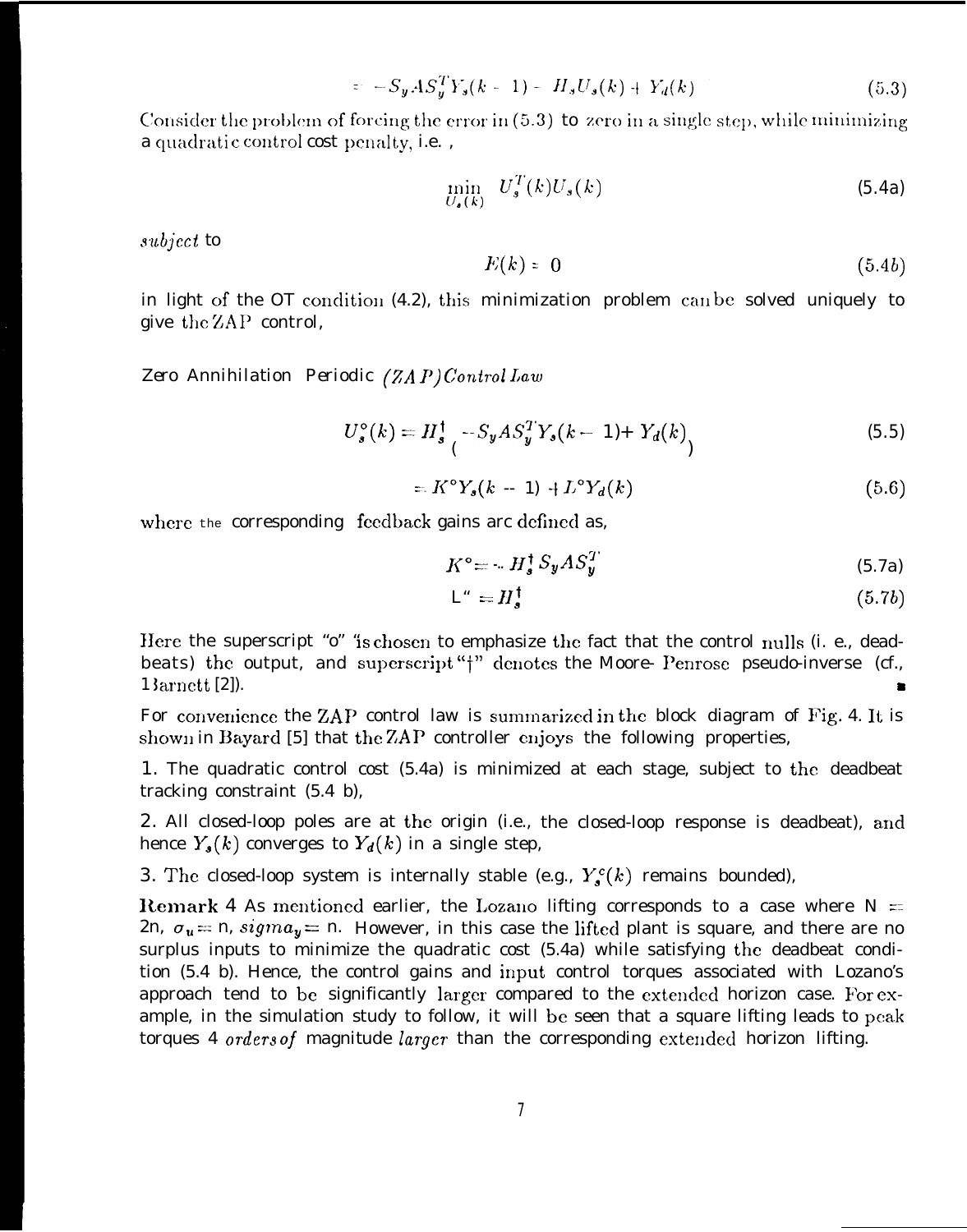## 6. ASTREX l"AC11, I'1'%

The algorithm is now evaluated by simulation using the dynamic 1110(1 (1 of the testbed at the U.S.A.F. /Phillips Laboratory's Advanced Space structures Technology Research EXperiments (ASTREX) facility. The performance assessment scenario concentrates on vibration suppression of the secondary mirror using the piezoelectric sensing/actuation embedded in the "smart strut" tripod, where it has been found that all transfer functions exhibit nonminimum phase characteristics. A brief description of the structure is given in the following.

The ASTREX facility is located at the U.S. Air Force Phillips laboratory, Edwards AFB, California, and is a testbed intended for experiments to validate methodologies and algorithms large angle slewing and vibration control of flexible space platforms [1 I]. It is an antenna-like structure (Figure 5) and consists of a pivoting test article that is mounted on an air-bearing vertical pedestal. The test article is divided into three main sections. The largest Section is the primary. Six triangular plates are mounted on the primary truss to generate moment of inertia equivalent to that of a 5-meter reflector. In addition, two cylindrical masses have been attached to opposite ends of the primary to represent the inertia of two tracking telescopes. The rear section, the tertiary, is used to house the system electronics as well as to balance the structure. Finally, the front section, the secondary, is connected to the primary through a tripod support structure. The secondary consists of three small plates that are fitted in a triangular shape. A reaction wheel is located within the triangular plate structure, while, many types of sensors can be mounted externally.

A high fidelity finite element model ha.. been generated by the Phillips Laboratory that consists of nearly 550 nodes and 1000 elements. Based on this model, a state space representations of the system can be derived for usc in design and simulation work.

Of interest in the present paper is the active strut tripod supporting the secondary. The piezoelectric actuators and sensors in the tripod are to be used with the control algorithm to effect vibration suppression. A six mode two-input two-output continuous-time state space representation  $\{A, B, C, D\}$  has been generated from the original finite element model that results in the frequency domain input-ouput relation

$$
y(s) = [C(sI - A)^{-1}B + D/u(s) \qquad (6.1)
$$

where  $y, u \in \mathbb{R}^2$  and the matrices  $A, B, C$  and D arc of appropriate dimensions. All four transfer functions in (6.1) arc nonminimum phase as is evident from the pole-zero locations in Figures 6-9.

Since the controller is in discrete-time, the plant is digitized with a sampling interval of  $T=25$  msec. The resulting discrete state space representation { $\Phi$ , G, C, D} leading to the transfer matrix relation

$$
y(z) = [C(zI - \Phi)^{-1} G + D] u(z)
$$
 (6.2)

with dimensions corresponding to those in  $(6.1)$ . Furthermore, G, C and D are partitioned as

$$
g = [g_1 g_2] \quad C = \begin{bmatrix} c_1^T \\ c_2^T \end{bmatrix} \quad D = \begin{bmatrix} d_{11} & d_{12} \\ d_{21} & d_{22} \end{bmatrix}
$$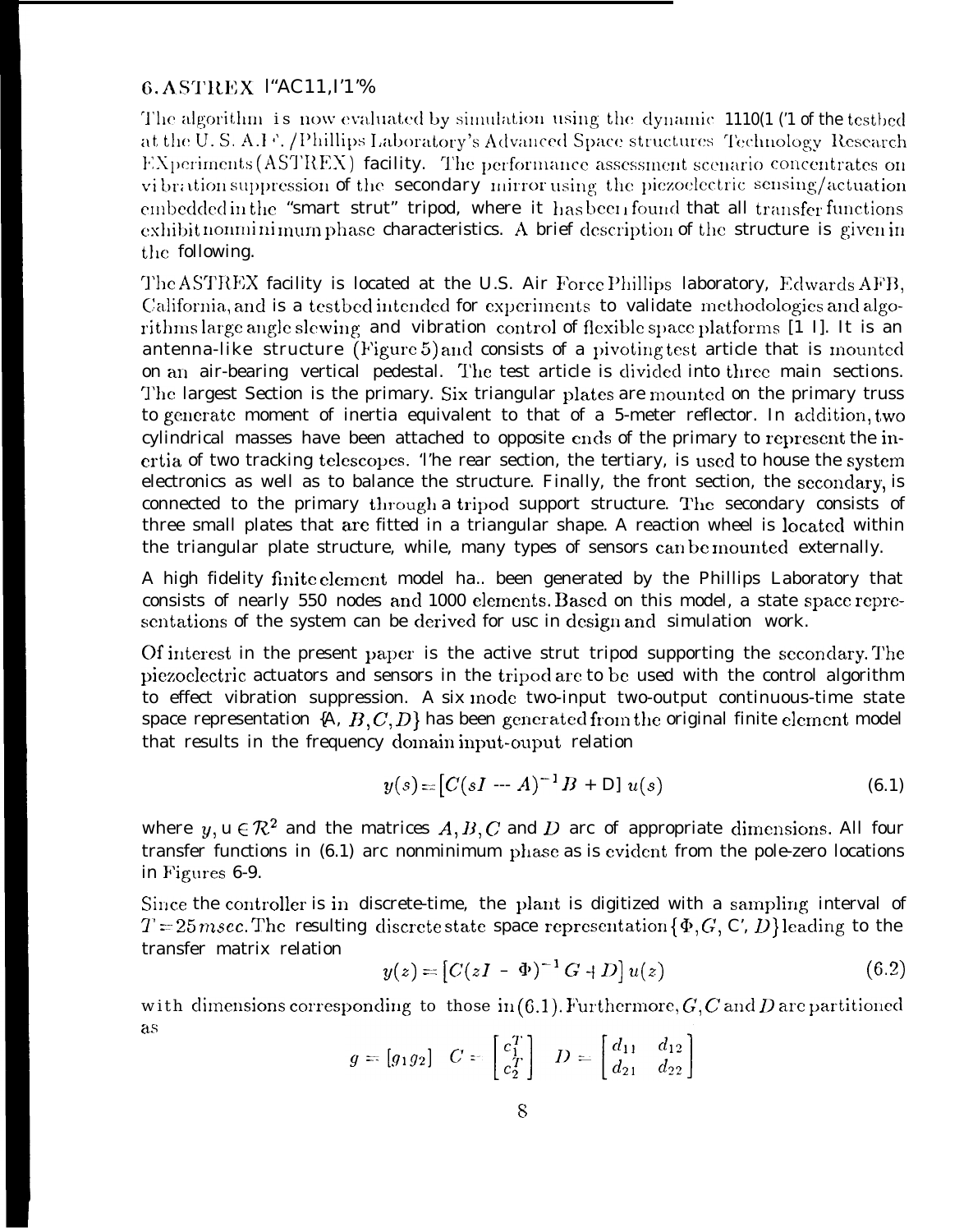For the SISO simulations of the following section, the  $(1-1)$  channel is chosen, represented by the transfer function

$$
\frac{y_1(z)}{u_1(z)} = c_1^T (zI - \Phi)^{-1} g_1 + d_{11}
$$
\n(6.3)

which also possesses nonminimum phase characteristics, since tiler'c are open loop zeros outside the unit circle (Figure 1 O). For the purposes of this paper, a further simplification of the model is made by setting  $d = 0$ . This is done because our existing software was developed for systems with unit delay. The algorithm, however, is valid for any delay, and the software will be upgraded in the near future. As seen from the pole-zero locations in Figure 11, this represents no serious loss of generality since the system with  $d = 0$  retains the nonminimum phase characteristics.

The input and ouput of the plant arc measured in terms of the voltage in the PZT strut, and must remain within the range of  $\pm 10 Volts$ .

#### '7. SIMULATION RESUTLS

The objective of this evaluation is to demonstrate the capability of the ZAP control algorithm to effect stable plant inversion on an existing physical system (the ASTREX testbed) and, perhaps the most important contribution of this algoritm, the extended horizon lifting, that allows for adjustment of the required control effort levels by varying the partial horizon length  $\ell$ .

The open-loop output time response of the system to a nonzero initial condition is shown in Figure 12. The closed loop simulations are run for three different partial horizon lengths  $\ell = 0$ , 16,40. The special case of the ZAP control law for  $\ell = 0$  (i.e., a square lifting) results in the closed loop ouput time response of Figure 13. This case corresponds to  $N = 2n$ ,  $\sigma_u = n$ ,  $\sigma_y$  which is a square lifting analogous to that of Lozano [1 O]. Although the system exhibits deadbeat response, the applied control force induces an extremely large (order 10<sup>4</sup>) transient amplitude. Figure 14 shows the corresponding control input plot. In this case, both input and output exceed the PZT strut tolerance of  $\pm 10 Volts$ .

When the horizon length is increased to 16 samples, the required control force is drastically reduced (Figure 15). The ouput, however, still reaches relatively high amplitude during the 1.6 sec that the input is applied (Figure 16). Further increase in the horizon length  $\ell = 40$ , results in the time response shown in Figures 17-18. The 12 system states (Figures 19-21) exhibit similar deadbeat behavior implying that internal stability is also maintained.

#### 8. CONCLUSIONS

The Zero Annihilation Periodic (ZAP) controller has been applied to the problem of vibration control on the ASTREX structure model. The ZAP controller is a plant inverse control law which elicits a deadbeat closed-loop response, even though the selected transfer function was xiollnlil~ixzlur[]-phase (i.e., had zeros outside the unit circle). Several simulation runs were performed, and as expected from the theory, the closed-loop response was deadbeat, and the vibrations were damped instantaneously.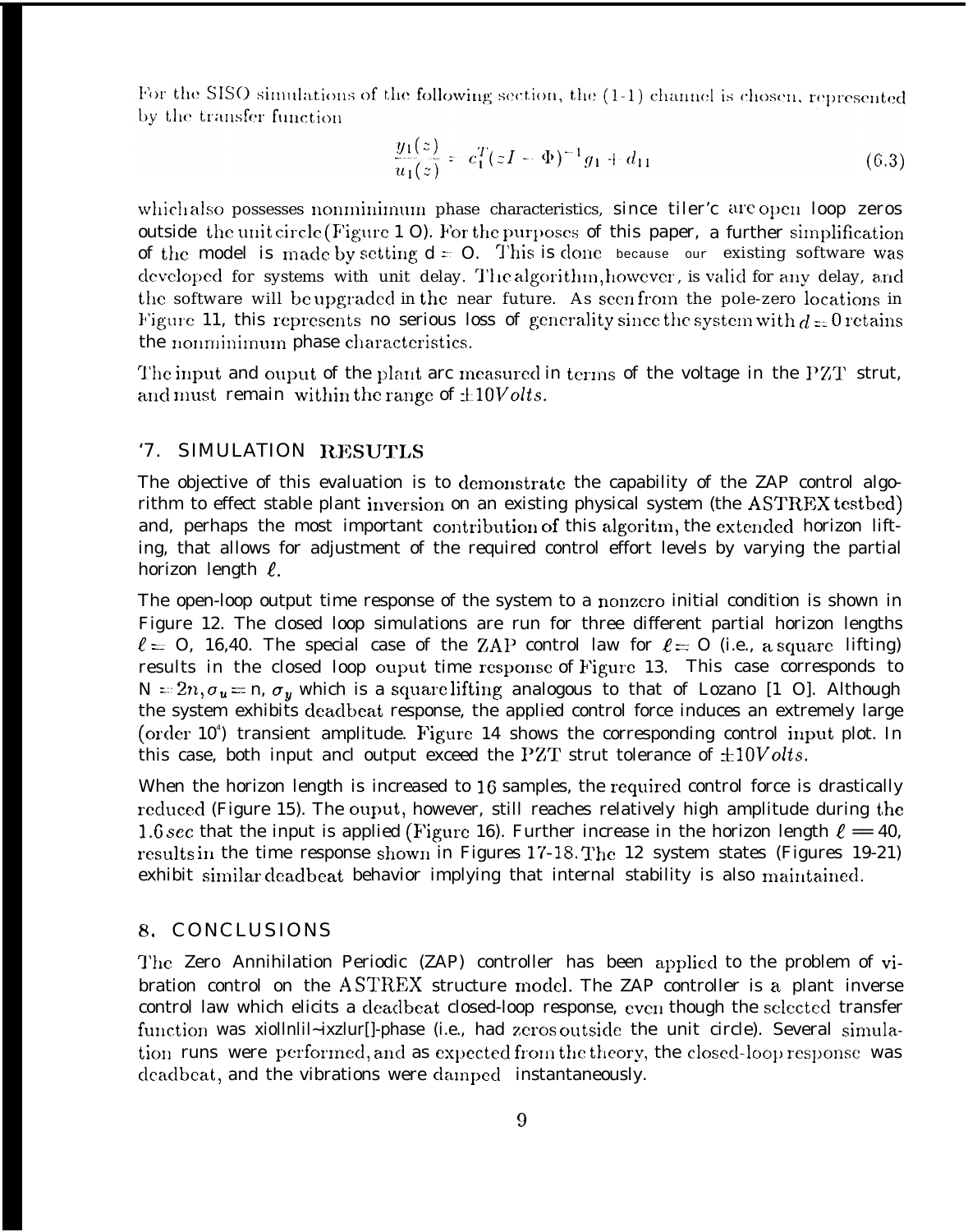From the results of this is study, it, appears that the periodic control approach can be made feasible for vibration damping problems. A ccordingly, it, is expected that the ZAP controller will be applicable to many other problem s in acoustics, noi se reduction, flexible structures control, vi bration suppression, vibration isolation, fast, slewing, etc., where it is usefulto dampen vibrations instantaneously in a d cadbeat man n er. The ZAP controller can also be applied to tracking problems which will be reported elsewhere. Future research is aimed at multivariable and adaptive formulations of periodic control approaches.

#### **ACKNOWLEDGEMENTS**

The research described in this paper has been performed at the Jet Propulsion Laboratory, California Institute of Technology, under contract with the National Aeronautics and Space Administration.

#### **REFERENCES**

- [1] P.Albertos, "Block multirate input-output model for sampled-data control systems," IEEE Trans. Automatic Control, vol. 35, no. 9, pp. 1085-1088, September 1990.
- [2] S. Barnett, *Matrices: Methods and Applications.* Clarendon Press, oxford England, 1990.
- [3] D.S. Bayard, "Globally stable adaptive periodic. control," Jet l'repulsion Laboratory, Internal Document JPL D-9448, February 3, 1992.
- [4] D.S. Bayard, "Zero annihilation methods for direct adaptive control of nomninimurn-phase systems," in Proc. Seventh Yale Workshop on Adaptive and Learning Systems, Yale University, May 1992.
- [5] D.S. Bayard, "Extended horizon liftings for stable inversion of nonminimum-phase systems," Jet l'repulsion Laboratory, Internal Document, in preparation.
- [6] E.J. Davison and S.H. Wang, "Properties and calculation of transmission zeros of linear multivariable systems," Automatic, Vol. 10, pp. 643-658, 1974.
- [7] G.C. Goodwin and K.S. Sin, Adaptive Filtering Prediction and Control. Prentice-Hall, Englewood Cliffs, New Jersey, 1984.
- [8] K.S. Narendra and Y.H. Lin, "Design of stable model reference adaptive controllers," in Applications of Adaptive Control, K.S. Narendra and R.V. Monopoli, Eds., Academic Press, Ncw York, 1980.
- [9] R. Ortega, P. Albertos, and R. Lozano-Leal, "Adaptive stabilization of discrete-time systems using linear periodically time varying controllers," Proc. 27th Conf. Decision and Control, pp. 1866-1870, Austin, Texas, December 1988.
- [10] R. Lozano-Leal, "Robust adaptive regulation without persistent excitation," IEEE Trans. Automatic Control, vol. 34, no. 12, pp. 1260-1267, December 1989.
- [11] A. Das, J.L. Berg, G.A. Norris, D.F. Cossey, T.J. Strange III, and W.T. Schlaedgel, "AS-TREX - A Unique test bed for CSI research," Proc. 29th IEEE Conference on Decision and Control, Honolulu, Hawaii, pp. 2018-2023, December 1990.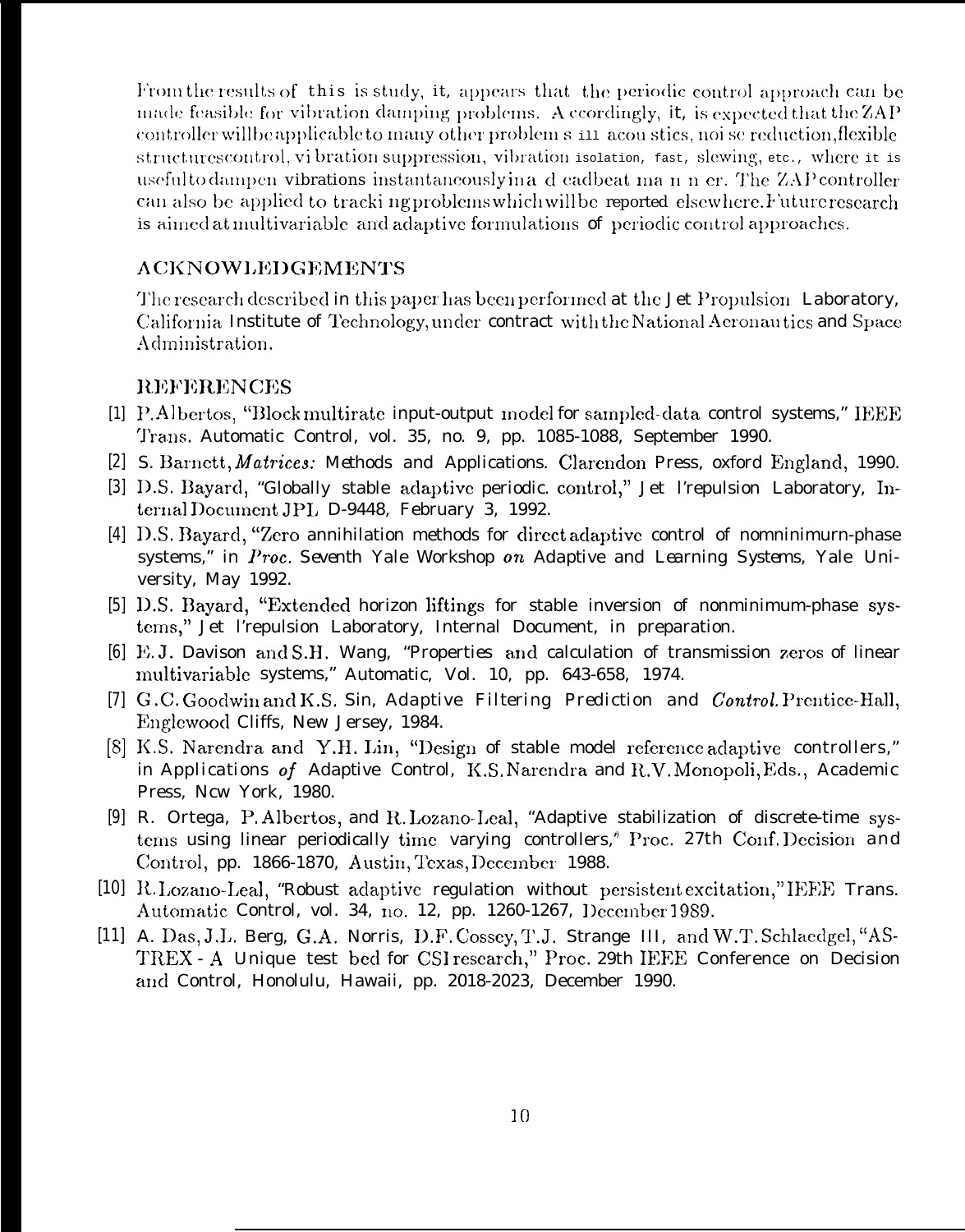

Figure 1: Partial horizon vectors  $U_s$  and  $Y_s$  defined from windows  $\rho_u$  and  $\rho_y$ 



Figure 2: System Model for Generalized Lifting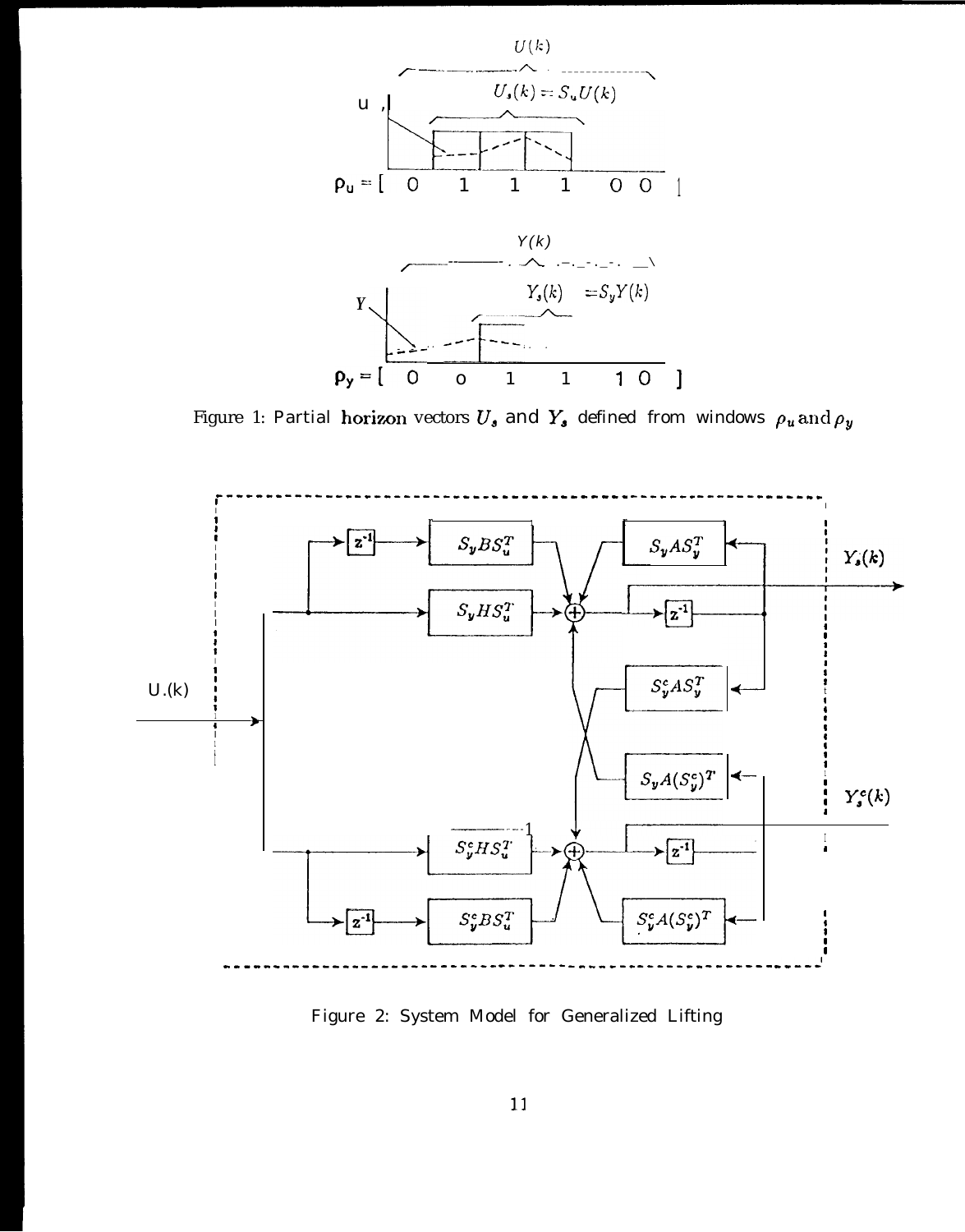

Figure *3:* System Model for Extended Horizon Lifting



Figure 4: Zero Annihilation Periodic (ZAP) control architecture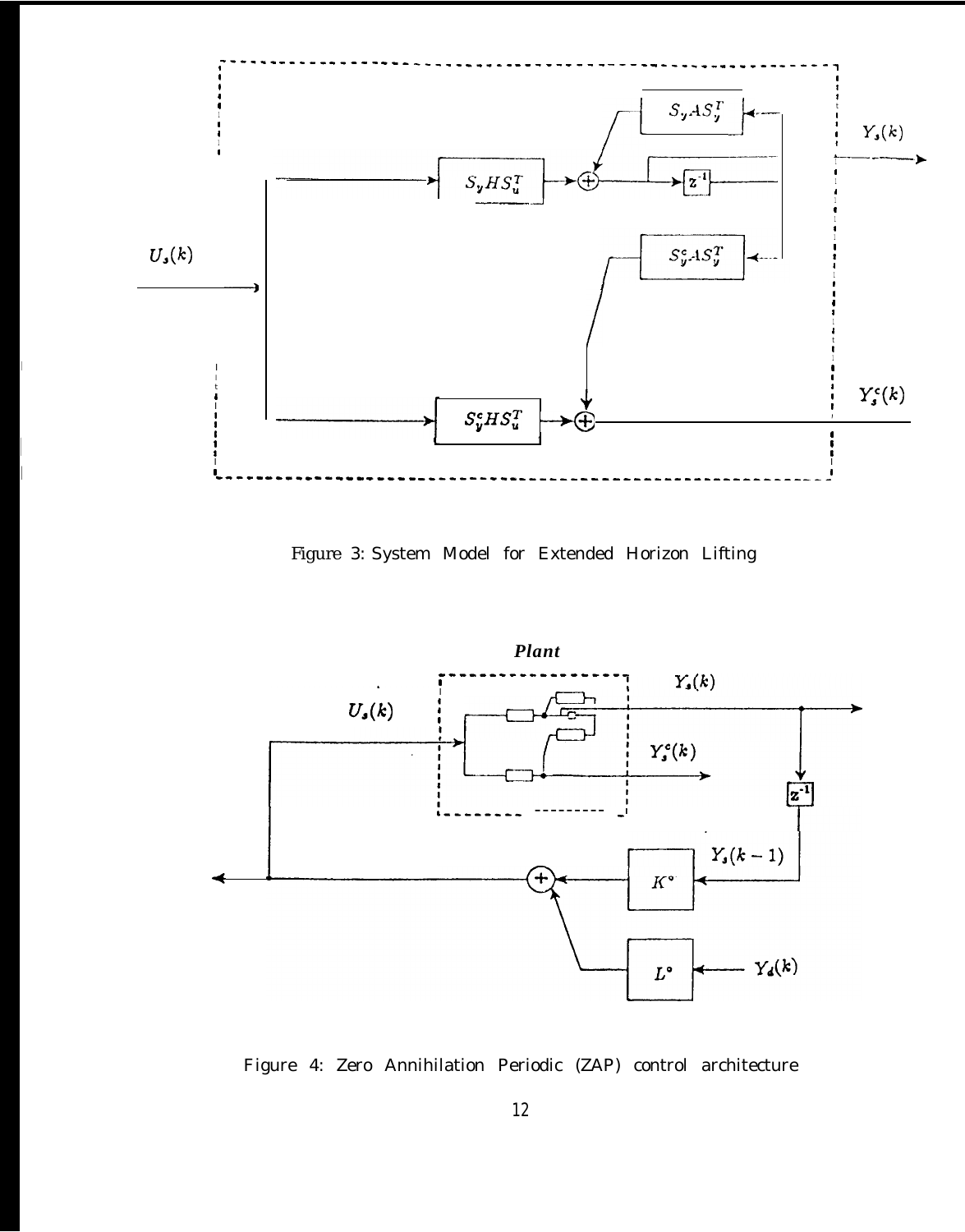

Figure 5: The ASTREX facility



Figure 6: Pole-zero locations for transfer function  $y_1/u_1$ .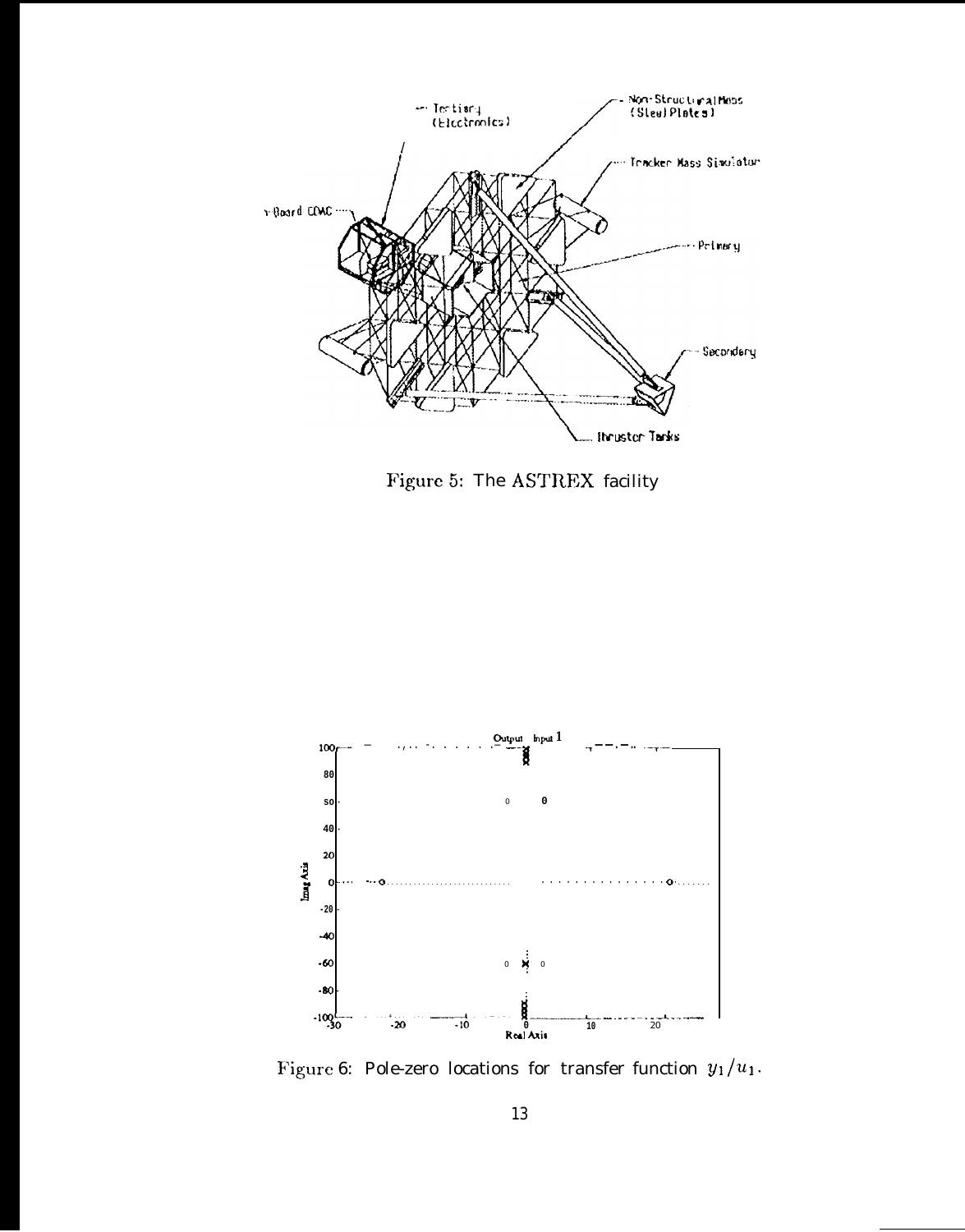

Figure 7: Pole-zero locations for transfer function  $y_2/u_1$ .



Figure 8: Pole-zero locations for transfer function  $y_1/u_2$ .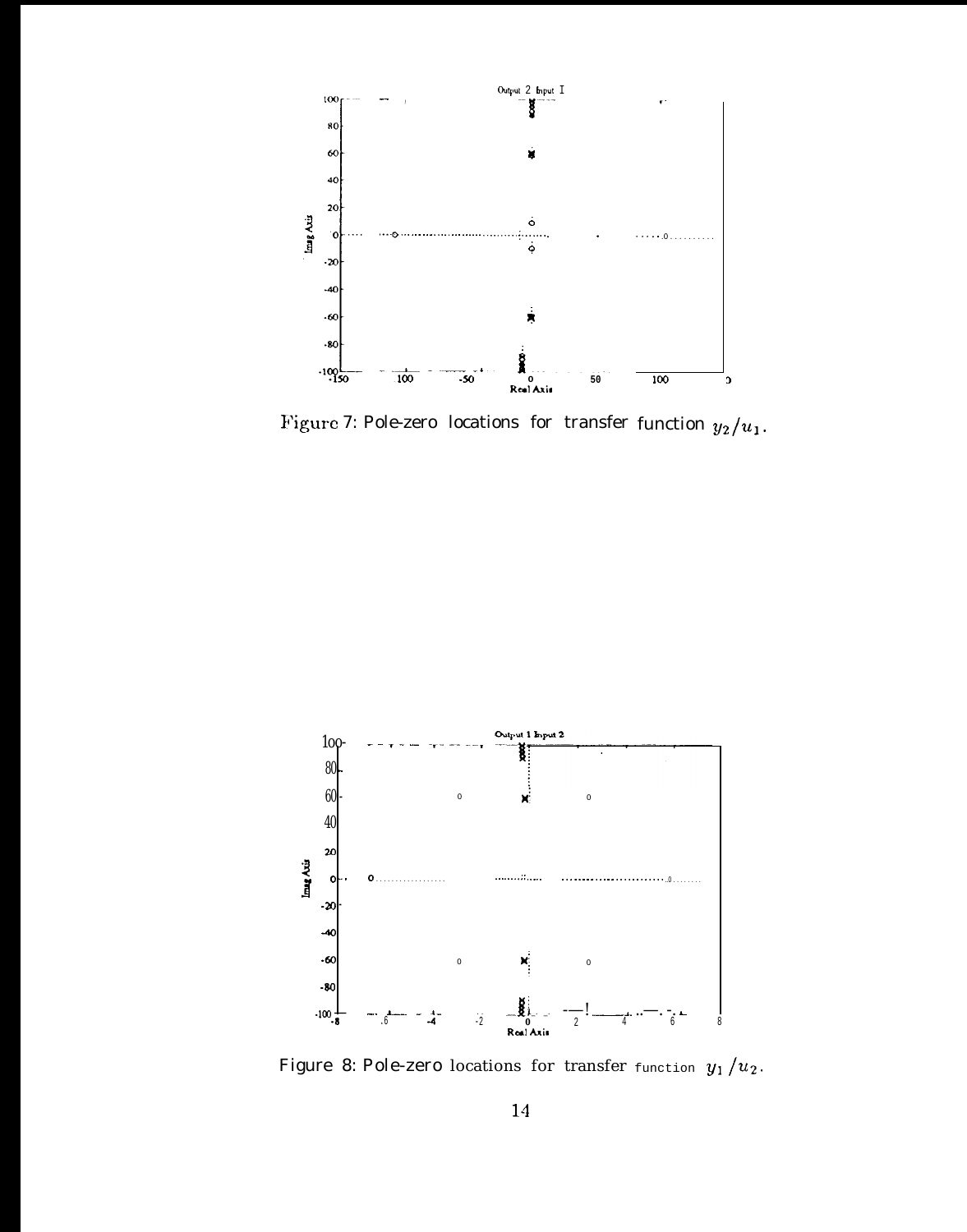

Figure 9: Pole-zero locations for transfer function  $y_2/u_2$ .



Figure 10: Pole-zero locations for channel 1-1 (discrete-time).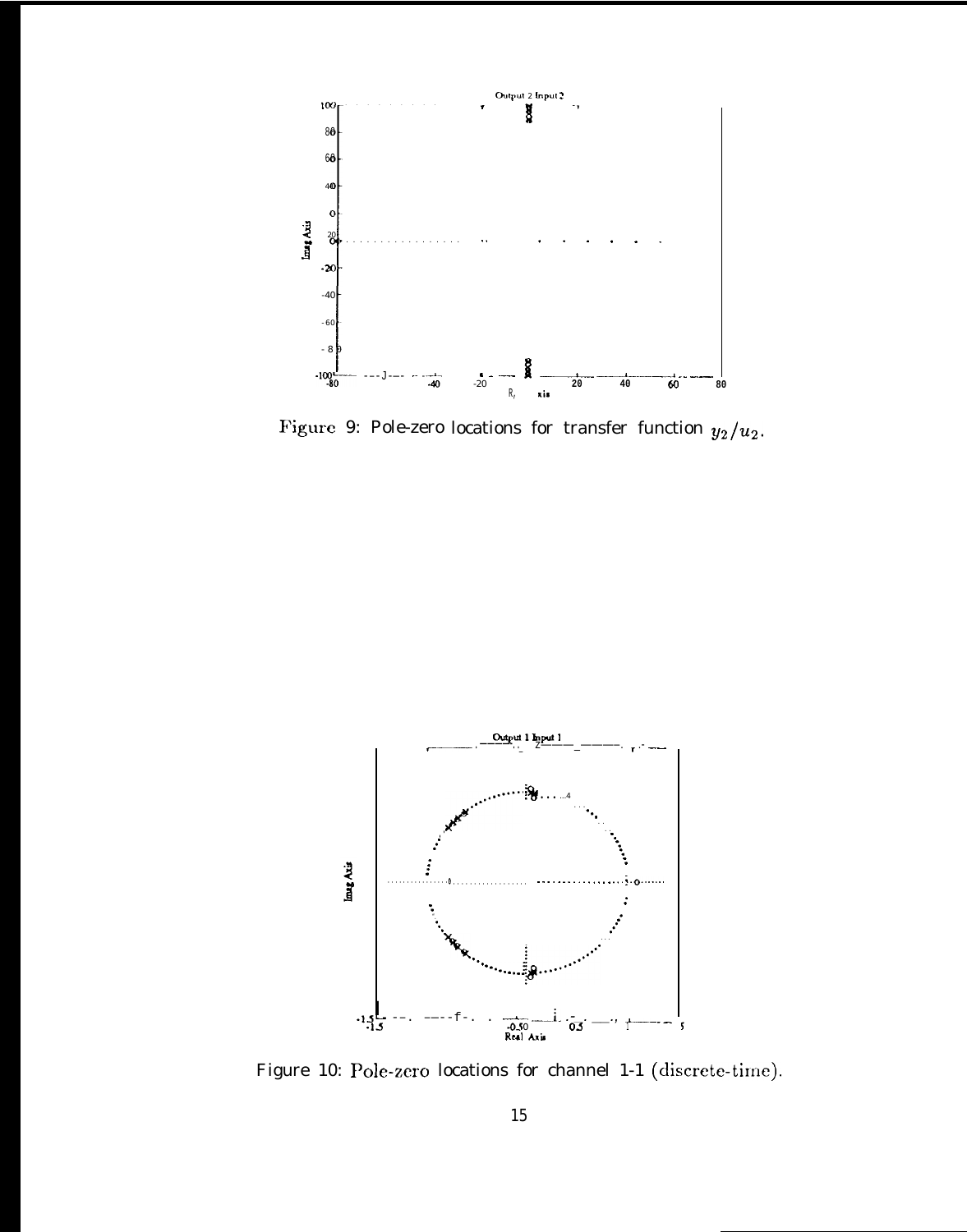

Figure 11: Pole-zero locations with  $d=-O$ .



Figure 12: Open loop time response.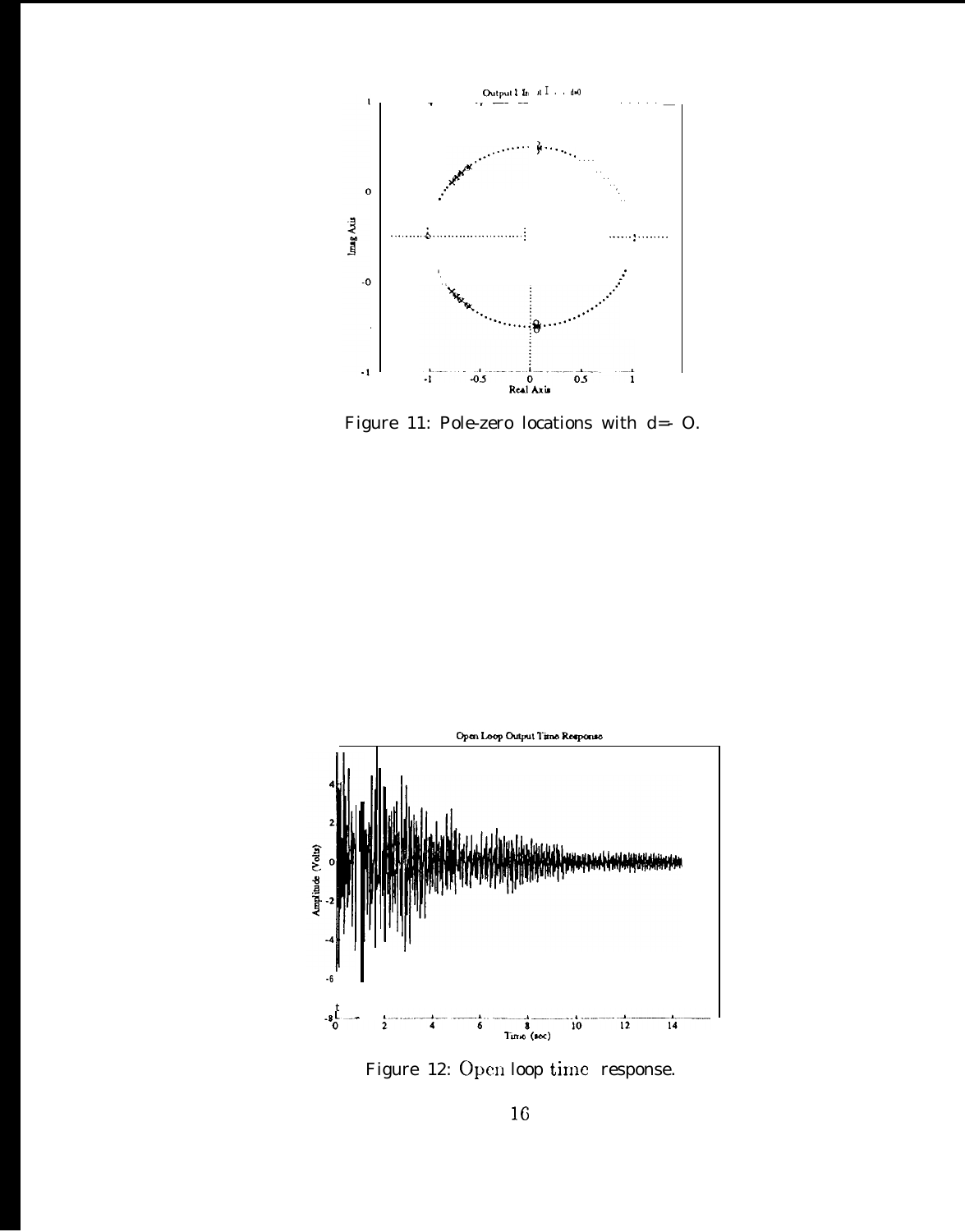

Figure 13: Closed loop output response for  $\ell=\circ$ 



Figure 14: Control Input for  $\ell = 0$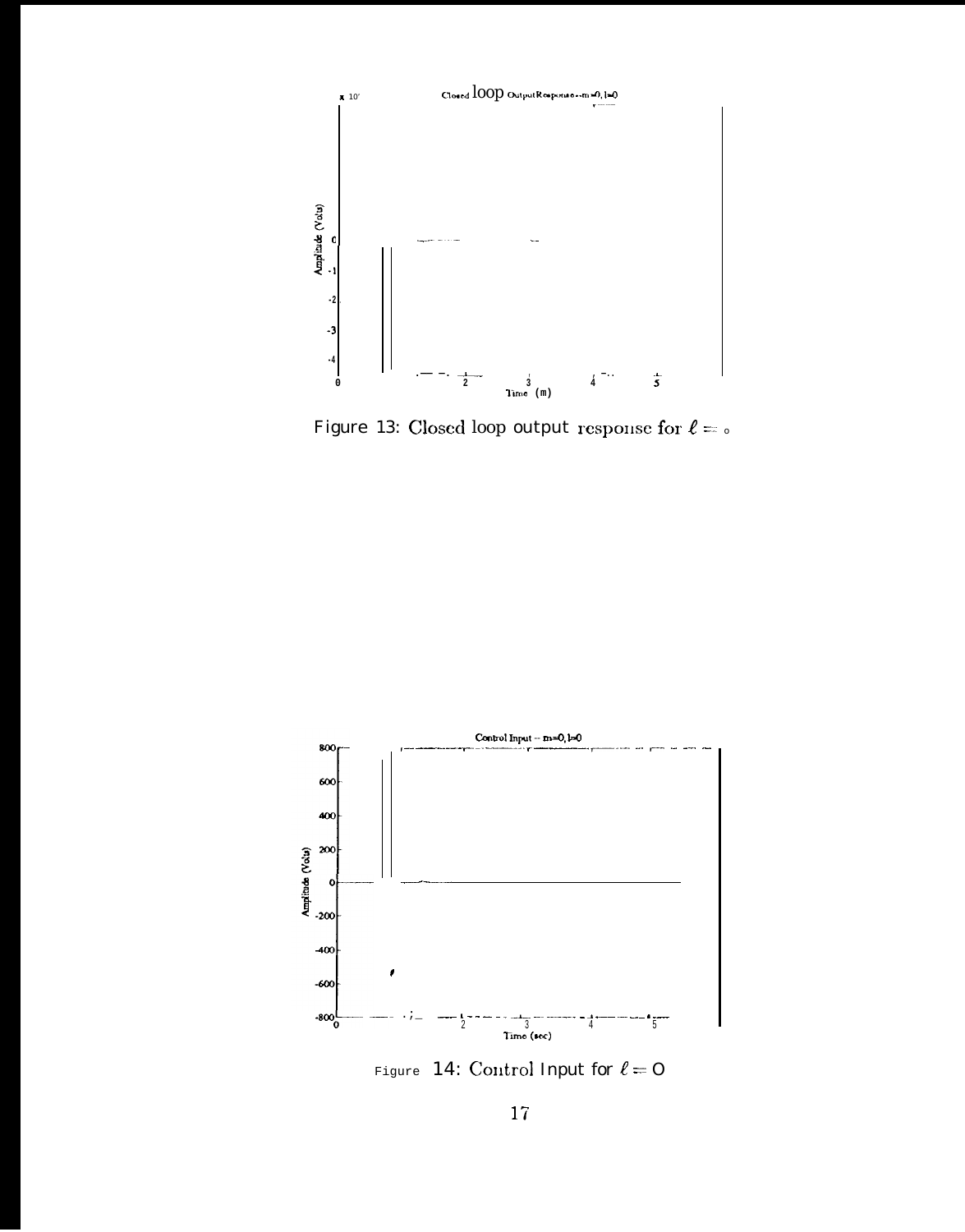

Figure 15: Closed loop output response for  $\ell = 16$ 



Figure 16:  $_{\text{control}}$  input for  $\ell = 16$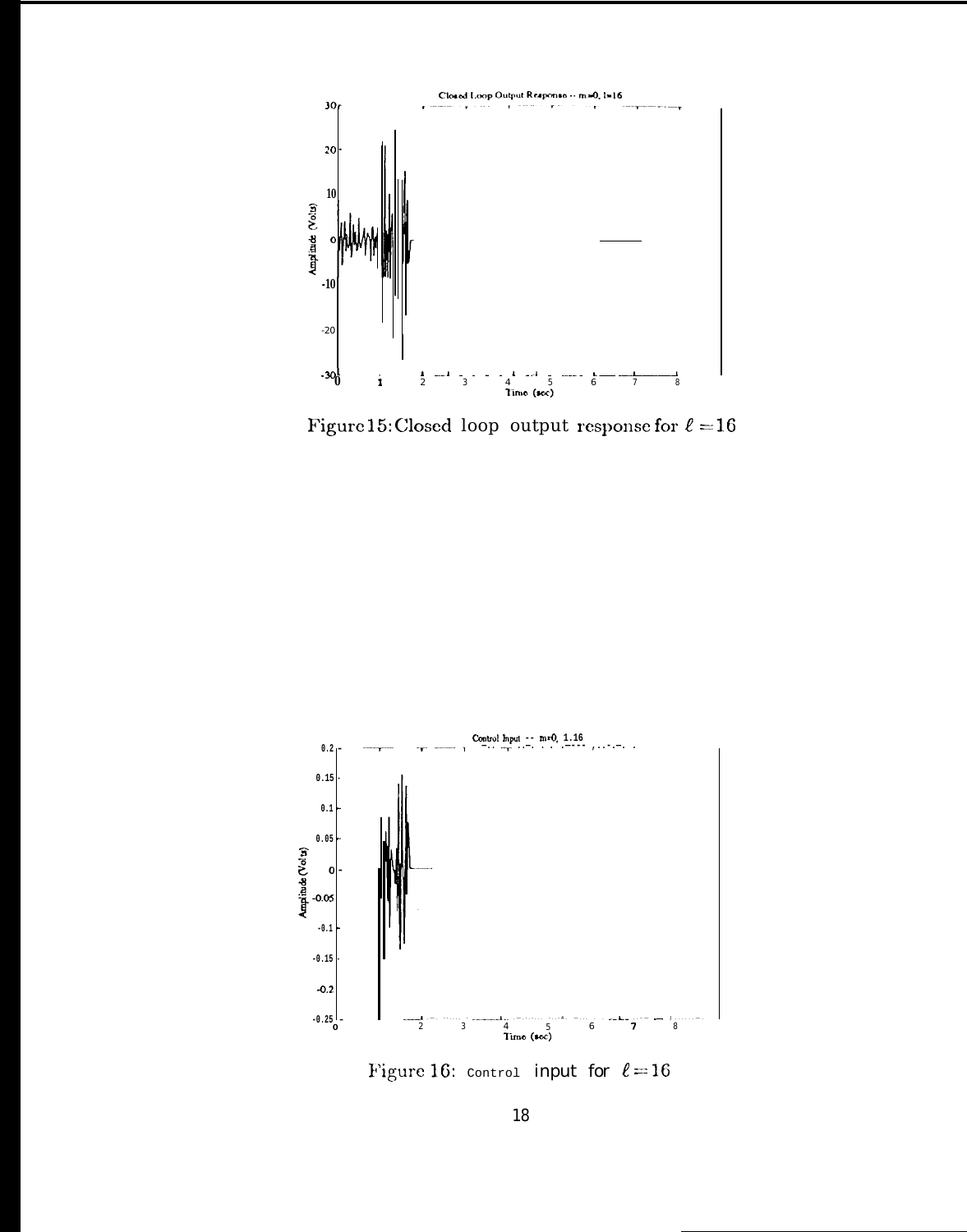

Figure 17: Closed loop output response for  $\ell = 40$ 



Figure 18: Control Input for  $\ell = 40$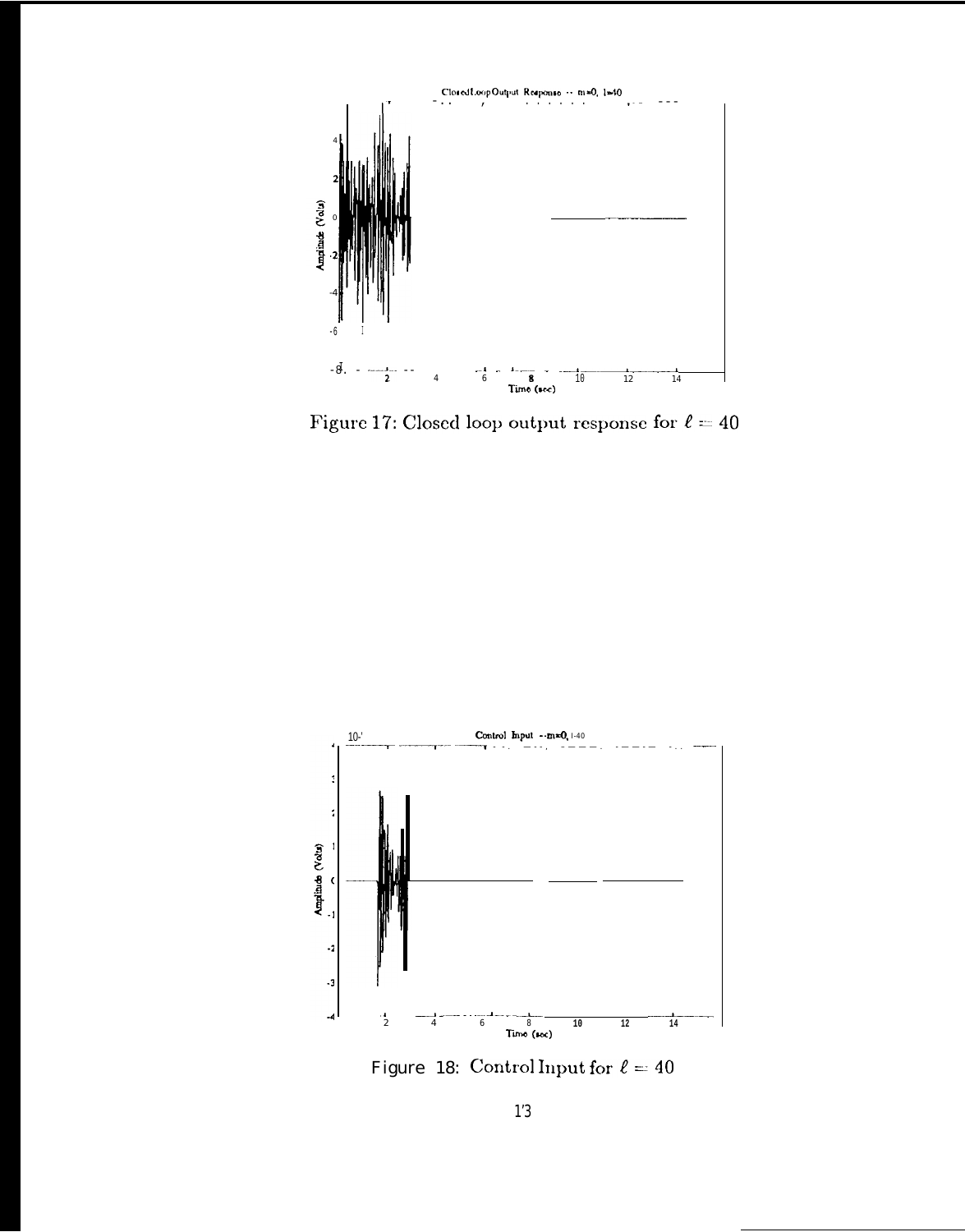

Figure 19: System states  $x_1-x_4$  for  $\ell=40$ 



Figure 20: System states  $x_5-x_8$  for  $\ell = 40$